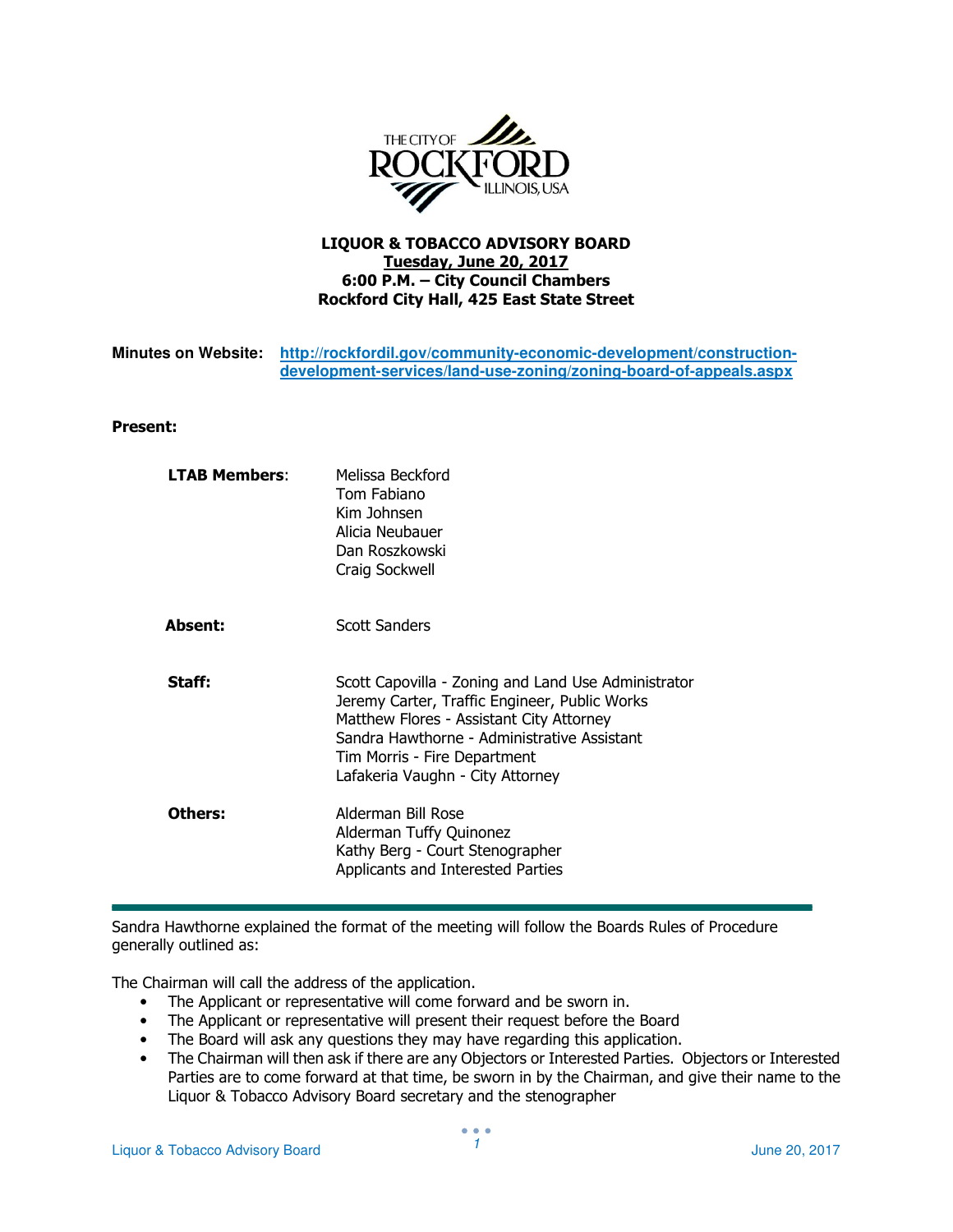- The Objector or Interested Party will present all their concerns, objections and questions to the Applicant regarding the application.
- The Board will ask any questions they may have of the Objector or Interested Party.
- The Applicant will have an opportunity to rebut the concerns/questions of the Objector or Interested Party
- No further discussion from the Objector or Interested Party will occur after the rebuttal of the Applicant.
- The Board will then discuss the application and a vote will be taken.

It was further explained to the public in attendance, applicants, objectors and interested parties that this meeting is not a final vote on any item. The date of the Codes & Regulations meeting was given as Monday, June 26, 2017, at 5:30 PM in City Council Chambers in this building as the second vote on these items. The public in attendance, applicants, objectors and interested parties were instructed that they could contact the Zoning Office for any further information and the phone number was listed on the top of the agenda which was made available to all those in attendance. The City's web site for minutes of this meeting are listed on the agenda as well. This information was also presented in written form attached to the agendas.

The meeting was called to order at 5:42 PM. A MOTION was made by Alicia Neubauer to APPROVE the minutes from the May 16, 2017 meeting as written. The Motion was **SECONDED** by Melissa Beckford and **CARRIED** by a vote of 5-0 with Scott Sanders absent and Kim Johnsen abstaining.

| 017-LTAB-009 | 3909 11 <sup>th</sup> Street                                                          |
|--------------|---------------------------------------------------------------------------------------|
| Applicant    | Luigi Bozzo / LB Capital Management d/b/a The Silver Clipper                          |
| Ward 06      | <b>Sale of liquor by the drink</b> in conjunction with a hotel, bar, lounge and video |
|              | gaming in a C-3, General Commercial Zoning District                                   |
|              | Laid Over from April and May meetings                                                 |

Mr. Capovilla explained that this application has been deemed to be invalid. This is a hotel with gaming. Discussion has been held with their attorney for a new application. The Item has been **DISMISSED** per Staff, with no vote required by the Liquor & Tobacco Advisory Board.

| 017-LTAB-015 | 922 Kilburn Avenue                                                             |
|--------------|--------------------------------------------------------------------------------|
| Applicant    | A. T. Elwan / Almart Inc. d/b/a Almart                                         |
| Ward 13      | Sale of Tobacco Products in conjunction with a grocery store in a C-3, General |
|              | Commercial Zoning District                                                     |

The subject property is located on the northwest corner of the School Street and Kilburn Avenue intersection and is currently a grocery store. A. T. Elwan, Applicant, reviewed his request for the sale of tobacco products. Mr. Elwan stated the grocery store has been at this location and operating for about 25 or 30 years.

Attorney Vaughn asked Mr. Elwan if he was agreeable to the (16) conditions requested by Staff and he stated he was.

Staff Recommendation is for Approval with (16) conditions. No Objectors or Interested Parties were present.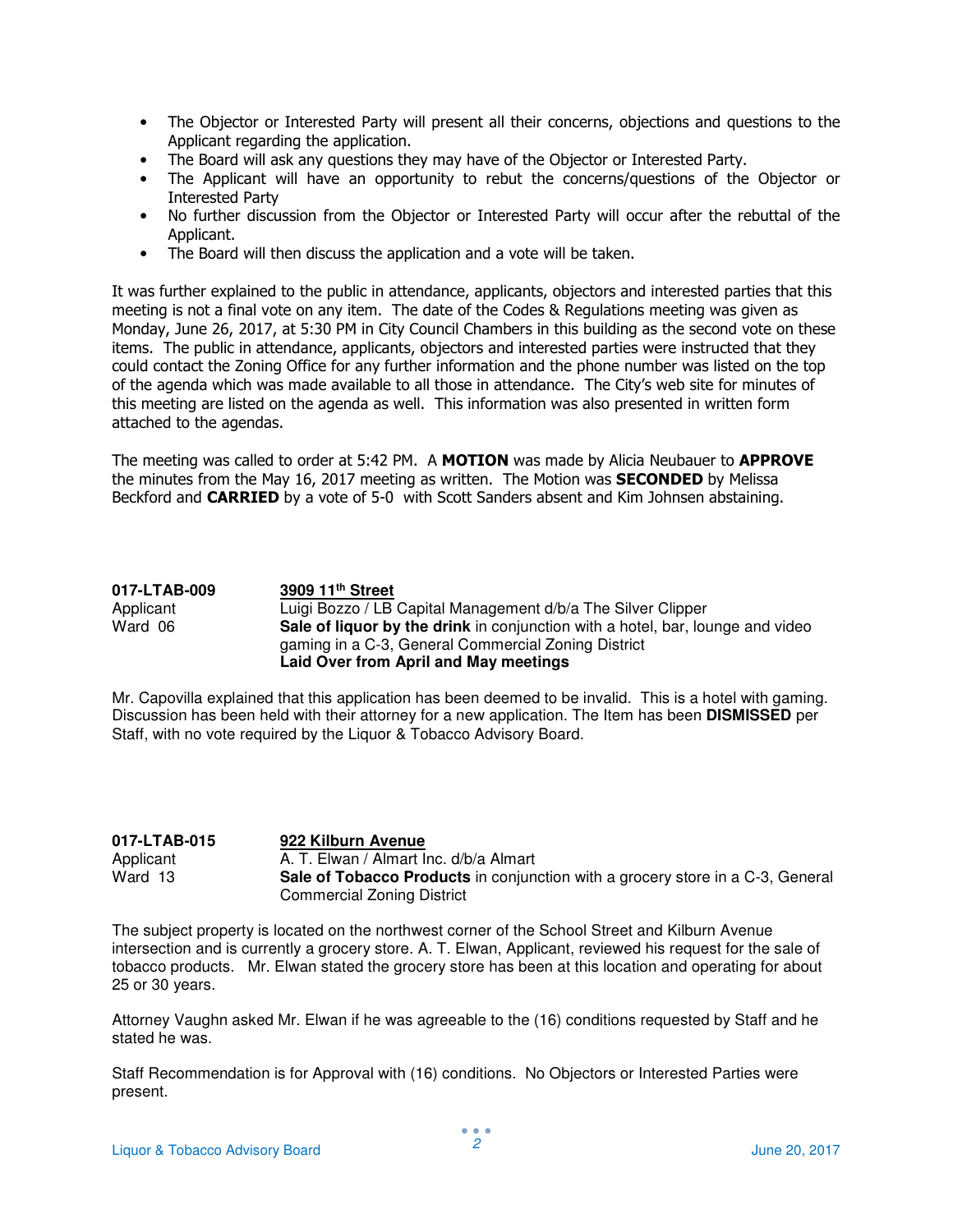A **MOTION** was made by Melissa Beckford to **APPROVE** the sale of tobacco products in conjunction with a grocery store in the name of A. T. Elwan / Almart Inc. d/b/a Almart in a C-3, General Commercial Zoning District at 922 Kilburn Avenue. The Motion was **SECONDED** by Kim Johnsen and **CARRIED** by a vote of 6-0.

Approval is subject to the following conditions:

- 1. Meet all Building and Fire Codes.
- 2. Compliance with all City of Rockford Liquor and Tobacco Codes.
- 3. The sale of tobacco products shall be limited to the interior floor plan that was submitted Exhibit D.
- 4. Submittal of a detailed site plan to include improvements to the parking lot and striping of parking spaces.
- 5. Submittal of a landscape plan to include perimeter landscaping along Kilburn Avenue and School Street and plant species for Staff review and approval.
- 6. Submittal of a Permanent Sign application and rendering of new landmark-style free-standing sian.
- 7. Submittal of a dumpster detail, rendering, and dumpster enclosure permit for Staff's review and approval.
- 8. The hours of operation and days will be 9:00 AM to 10:00 PM Monday through Thursday.
- 9. The hours of operation and days will be 9:00 AM to 11:00 PM Friday and Saturday.
- 10. The hours of operation and days will be 11:00 AM to 9:00 PM Sunday.
- 11. The sale of rose tubes, airplane-sized bottles and any other products that can be deemed to be easily manufactured into drug paraphernalia is prohibited.
- 12. The sale of water pipes and "huka" or "hookah" pipes are prohibited.
- 13. Window display signage is limited to 20% of window area.
- 14. That there shall not be temporary exterior signage.
- 15. That the windows shall not be covered with bars or other devices that block the windows.
- 16. All conditions must be met prior to establishment of use.

| 017-LTAB-016 | 2420 and 2428 South Alpine Road                                                      |
|--------------|--------------------------------------------------------------------------------------|
| Applicant    | Samir R. Rathod / Jay Khodal MA Inc. d/b/a Pridom Liquor                             |
| Ward 14      | <b>Sale of Tobacco Products</b> in conjunction with a liquor store in a C-3, General |
|              | Commercial Zoning District                                                           |

The subject property is located within the Alpine Village Shopping Center on the northeast corner of South Alpine Road and Harrison Avenue and is Pridom Liquor store.

Samir Rathod, Applicant, reviewed his request for tobacco sales. He explained they already have a State tobacco license but not one from the City of Rockford. He stated has been selling tobacco for 13 years and has never had any problems. During his presentation, Mr. Rathod said he does not agree to abide with a portion of condition (6) which stated he would not be able to sell airplane sized bottles of liquor.

Staff Recommendation is for Approval subject to 11 conditions. No Objectors or Interested Parties were present.

Attorney Vaughn asked the Applicant if he was agreeable to all other Staff conditions as written with the exception of condition (6). Mr. Rathod stated he was.

The Board questioned whether they could modify condition (6) to remove the limitation of the sale of airplane sized bottles. Mr. Capovilla explained we are working towards the elimination of the drug problem in the City of Rockford. Many drug users are purchasing these airplane sized bottles because they can be made into a drug vessels. He gave an example of one case where there was a vacant lot next to an establishment that sold airplane sized bottles. Two large garbage bags were filled with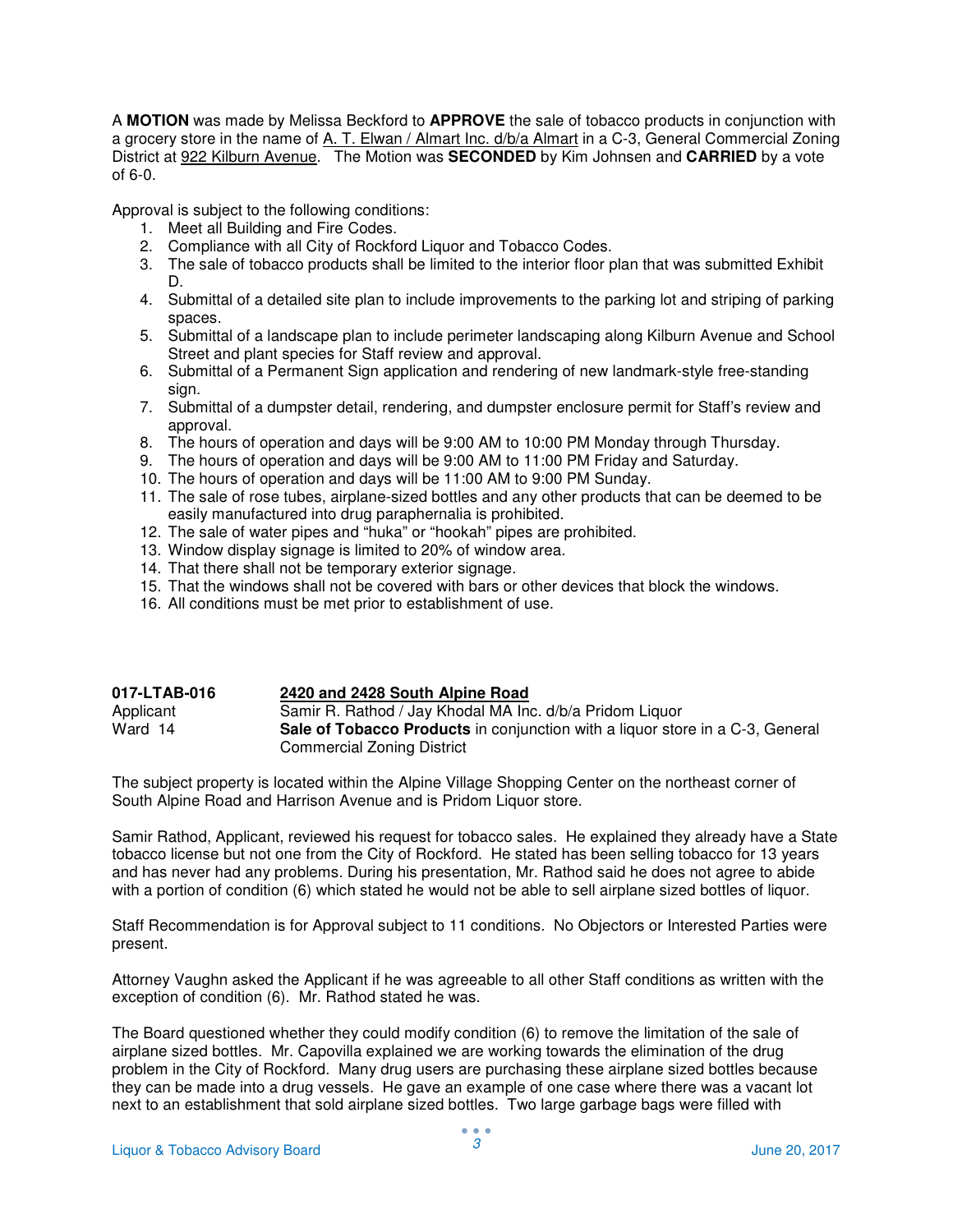airplane sized bottles that were discarded all over the lot - a count of over 200 bottles - many of which were altered for drug use.

A **MOTION** was made by Kim Johnsen to **APPROVE** the sale of tobacco products in conjunction with a liquor store in the name of Samir R. Rathod / Jay Khodal MA Inc. d/b/a Pridom Liquor in a C-3, General Commercial Zoning District at 2428 South Alpine Road, with an amendment to condition (6) to remove the wording "airplane-sized bottles". The Motion was **SECONDED** by Tom Fabiano and **CARRIED** by a vote of 6-0.

Approval is subject to the following conditions:

- 1. Meet all applicable Building and Fire Codes
- 2. Compliance with all City of Rockford Liquor and Tobacco Codes.
- 3. The sale of tobacco shall be limited to the submitted plan Exhibit E.
- 4. The hours and days of operation will be from 9:00 AM to 10:00 PM, Sunday through Thursday.
- 5. The hours and days of operation will be from 9:00 AM to Midnight Friday through Saturday.
- 6. The sale of rose tubes and any other products that can be deemed to be easily manufactured into drug paraphernalia is prohibited.
- 7. The sale of water pipes and "huka" or "hookah" pipes are prohibited.
- 8. Window display signage is limited to 20% of window area.
- 9. That there shall not be temporary exterior signage.
- 10. That the windows shall not be covered with bars or other devices that block the windows.
- 11. All conditions must be met prior to establishment of use.

| 017-LTAB-017 | 3512 E. State Street & 3502 E. State Street                                         |
|--------------|-------------------------------------------------------------------------------------|
| Applicant    | Norberto Romero dba Rockford Fresh Market Inc.                                      |
| Ward 10      | <b>Sale of Packaged Beer and Wine</b> in conjunction with a grocery store in a C-3, |
|              | General Commercial Zoning District                                                  |

The subject property is located on the north side of East State Street and east of Fairview, located within the Fairview Shopping Center and is currently a grocery store. Gil Leija, representing the Applicant and Norberto Romero were present. Mr. Leija explained the application. Mr. Romero is the President of Rockford Fresh Market Inc and has been a 33% shareholder since 2011 and this year he bought out the remaining shares and is now 100% shareholder. As such, he is required to apply for a liquor license in his name.

Attorney Vaughn asked if the Applicant had reviewed the conditions stated in the Staff Recommendation provided to the Applicant - Mr. Leija stated he was.

Staff Recommendation is for Approval with (7) conditions. No Objectors or Interested Parties were present.

A **MOTION** was made by Craig Sockwell to **APPROVE** the sale of packaged beer and wine in conjunction with a grocery store in the name of Norberto Romero d/b/a Rockford Fresh Market Inc.in a C-3, General Commercial Zoning District at 3512 East State Street. The Motion was **SECONDED** by Melissa Beckford and **CARRIED** by a vote of 6-0.

- 1. Compliance with all Liquor Codes.
- 2. The sale of package beer and wine to be limited to the space indicated on Exhibit D.
- 3. The hours of operation are limited to 8:00 AM to 8:00 PM Monday through Friday and 8:00 AM to 7:00 PM Saturday through Sunday.
- 4. There shall be no single serving sales of beer or wine in volumes of 12 ounces or less.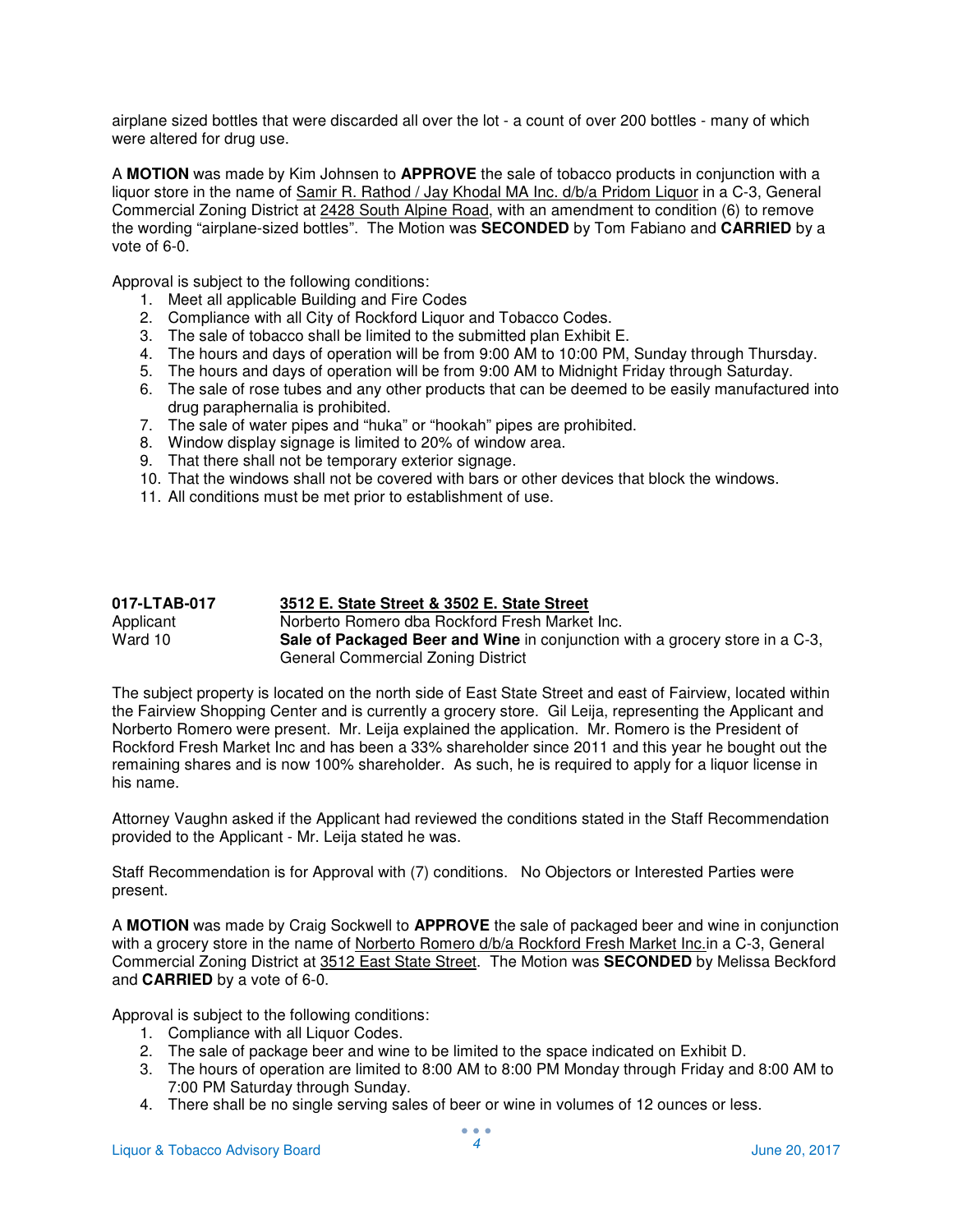- 5. The sale of rose tubes, airplane-sized bottles and any other products that can be deemed to be easily manufactured into drug paraphernalia is prohibited.
- 6. Window display signage is limited to 20% of window area.
- 7. That the windows shall not be covered with bars or other devices that block the windows.

| 017-LTAB-018 | 7151 Walton Street                                                            |
|--------------|-------------------------------------------------------------------------------|
| Applicant    | Sam's West, Inc. dba Sam's                                                    |
| Ward 01      | Sale of Tobacco Products in conjunction with a retail establishment in a C-2, |
|              | Limited Commercial Zoning District                                            |

Neither Applicant nor Representative was present.

The Board discussed the options of Dismissing this item or allowing a Lay Over to the July meeting. The decision was to allow a Lay Over for one month only.

A **MOTION** was made by Melissa Beckford to **LAY OVER** the sale of tobacco products in conjunction with a retail establishment in the name of Sam's West, Inc. d/b/a Sam's in a C-2, Limited Commercial Zoning District at 7151 Walton Street for one month only to the July 18th meeting. The Motion was **SECONDED**  by Kim Johnsen and **CARRIED** by a vote of 6-0.

| 017-LTAB-019 | 1900 Reid Farm Road                                                                     |
|--------------|-----------------------------------------------------------------------------------------|
| Applicant    | Rockford Park District dba Aldeen Golf Club / Greystone Grill                           |
| Ward 01      | <b>Sale of Packaged Liguor</b> in conjunction with a recreational facility clubhouse in |
|              | a RE, Rural Estate Zoning District                                                      |

The subject property is located on the southwest corner of Reid Farm Road and Spring Creek Road and is the Aldeen Golf Club. Attorney James Rodriguez was present, representing the Rockford Park District. The existing use is a club house with a restaurant holding a license for the sale of liquor by the drink. The restaurant would like to offer customers the opportunity to purchase beer or wine they may serve at their establishment that is not readily available in liquor stores, as well as other brands.

Attorney Vaughn asked if the Applicant had reviewed Staff recommendations, specifically condition number (5) for no alcohol sales after midnight. Attorney Rodriguez stated his client is willing to abide by all conditions, including condition (5).

Staff Recommendation is for Approval with (11) conditions. No Objectors or Interested Parties were present.

Ms. Neubauer stated she is not comfortable with packaged liquor being sold at a club house and does not feel that it is compatible with the use. She feels to be consistent with past practices for downtown businesses she does not feel the Board should approve. Kim Johnsen felt it would be advantageous to be able to purchase a bottle of wine that was enjoyed during a meal. The question was raised about purchasing an open bottle of wine that a customer had with a mean and being able to carry it in a vehicle legally. Mr. Capovilla stated there is a new law that allows a customer to take the remaining portion of a bottle of wine that was purchased for dinner and not finished. He stated the restaurant can "re-cork" the bottle and seal it it a bag so that it can be transported in a vehicle.

A **MOTION** was made by Kim Johnsen to **APPROVE** the sale of packaged liquor in conjunction with a recreational facility clubhouse in the name of Rockford Park District dba Aldeen Golf Club / Greystone Grill in a RE, Rural Estate Zoning District at 1900 Reid Farm Road. T.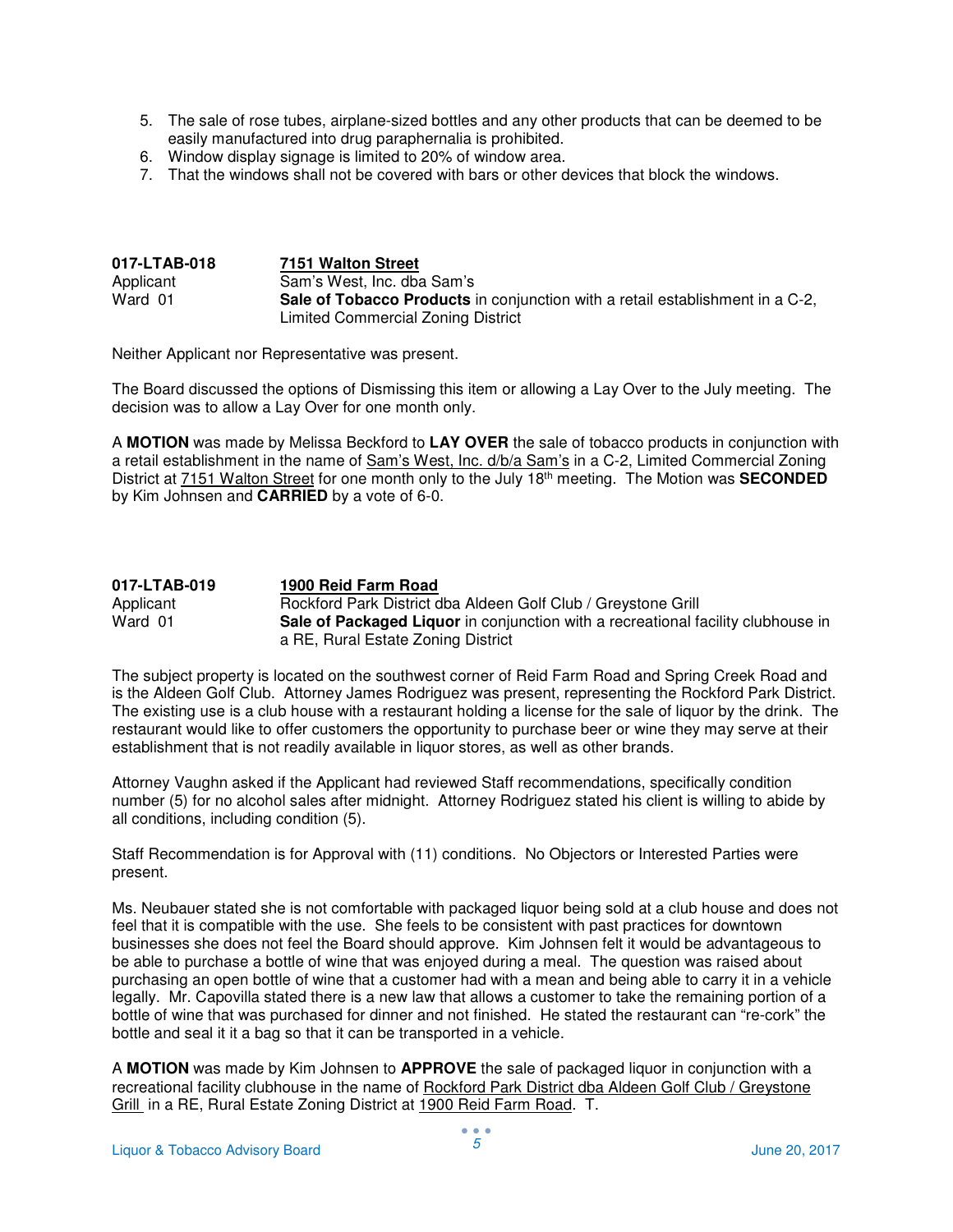he Motion was **SECONDED** by Craig Sockwell and **CARRIED** by a vote of 5-1 with Alicia Neubauer voting Nay.

Approval is subject to the following conditions:

- 1. Meet all Building and Fire Codes.
- 2. Compliance with all City of Rockford Liquor Codes.
- 3. Compliance with Ordinance #2001-152-0 for Special Use Permit #046-01.
- 4. Submittal of a revised interior floor plan to include seating for the bar and dining areas.
- 5. No sale of consumption of alcohol after 12:00 midnight.
- 6. Window display signage is limited to 20% of window area.
- 7. The recreational facility clubhouse shall not have a cover charge.
- 8. The recreational facility clubhouse shall not have a dance floor.
- 9. The recreational facility clubhouse shall not have any DJs.
- 10. The recreational facility clubhouse shall not operate as a nightclub.
- 11. No packaged liquor sales after 10:00 PM.

| 017-LTAB-020 | 4412 Manchester Drive                                                                   |
|--------------|-----------------------------------------------------------------------------------------|
| Applicant    | Konrad Kallenbach dba Press Box Sports Bar                                              |
| Ward 14      | <b>Sale of Liquor by the Drink</b> in conjunction with a bar and grill and video gaming |
|              | with an outdoor beer garden in a C-3, General Commercial Zoning District                |

The subject property is located north of Manchester Drive and south of Harrison Avenue within the Southridge Plaza Shopping Center. Konrad Kallenbach, Applicant, reviewed his request for the sale of liquor by the drink. This property is currently Gene's Place and the owner is selling the establishment to Mr. Kallenbach.

Attorney Vaughn wished to confirm the wording of the application for video gaming. Mr. Kallenbach stated the application was worded correctly and he was agreeable to Staff' conditions. It was pointed out by Kim Petersen that in the recommendation the wording "video gaming" was missing. Mr. Capovilla apologized and stated this was an error by Staff and video gaming was part of the application.

Staff Recommendation is for Approval with (6) conditions. No Objectors or Interested Parties were present.

A **MOTION** was made by Kim Johnsen to **APPROVE** the sale of liquor by the drink in conjunction with a bar and grill and video gaming with an outdoor beer garden in the name of Konrad Kallenbach d/b/a Press Box Sports Bar in a C-3, General Commercial Zoning District at 4412 Manchester Drive. The Motion was **SECONDED** by Melissa Beckford and **CARRIED** by a vote of 6-0.

- 1. Meeting all applicable Building and Fire Codes.
- 2. Compliance with all City of Rockford Liquor Codes
- 3. The hours are limited to Monday through Saturday 11:00 AM to 2:00 AM and Sunday 11:00 AM to Midnight, with food served daily 11:00 AM to 10:00 PM.
- 4. Window display signage shall be limited to 20% of the window surface area.
- 5. There shall not be a cover charge, dance floor, DJ's and/or live entertainment.
- 6. The sale of liquor by the drink in the outdoor seating area shall be limited to the area as shown on Exhibit D.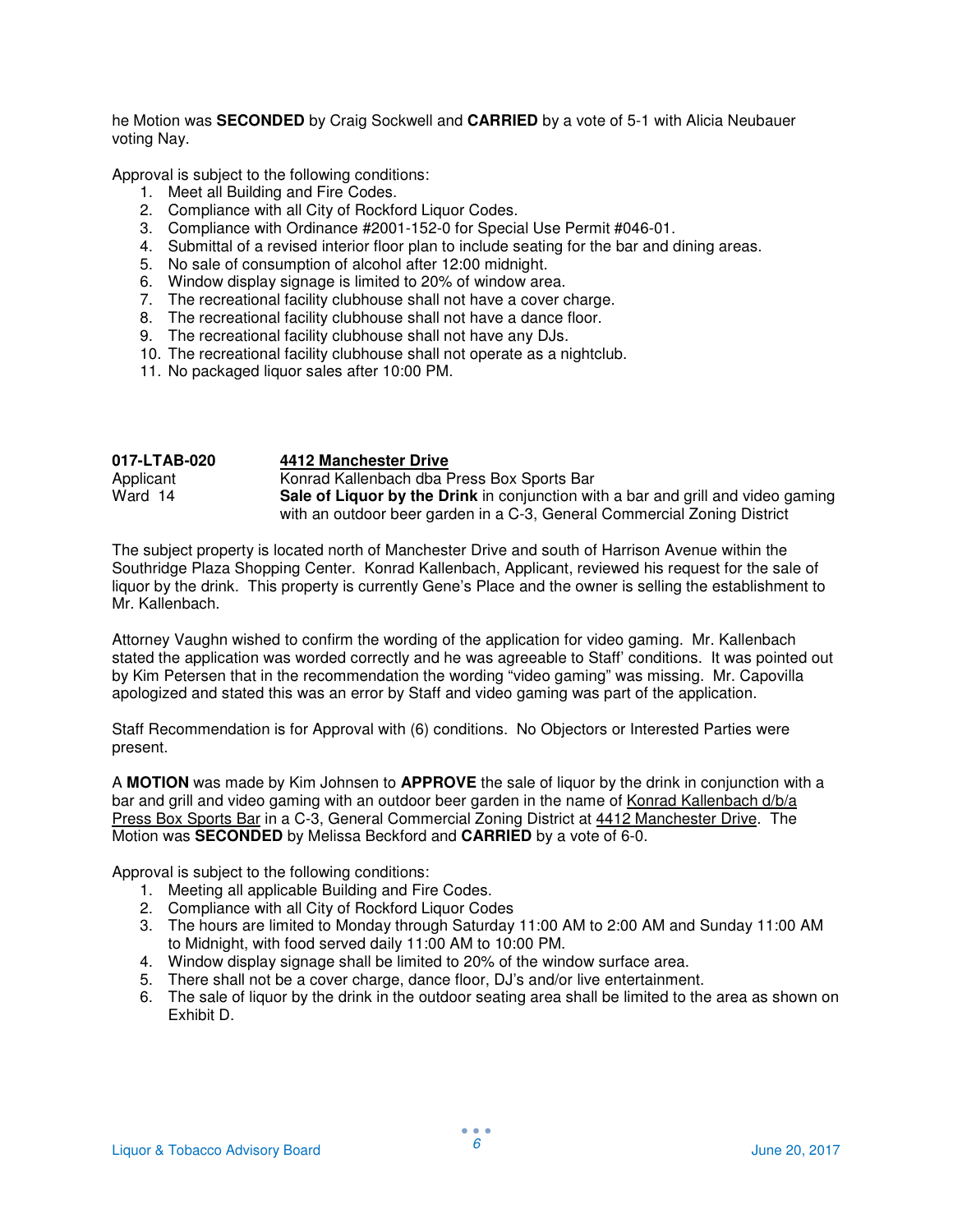| 017-LTAB-021 | 320 North Mulford Road                                                               |
|--------------|--------------------------------------------------------------------------------------|
| Applicant    | Saji Malithuruthel dba Rockford BP, Inc.                                             |
| Ward 10      | Sale of Tobacco Products in conjunction with a gas station and convenience,<br>store |
|              | Sale of Package Liquor in conjunction with a gas station and convenience store       |
|              | in a C-3, General Commercial Zoning District                                         |

The subject property is located on the west side of North Mulford Road at the Executive Parkway intersection and currently is a gas station with convenience store. The Applicant, Saji Malithuruthel, was present and stated his application.

Attorney Vaughn asked Mr. Malithuruthel if he had an opportunity to review Staff's recommendation and was agreeable to abide by Staff's conditions as stated. The Applicant stated he has reviewed the recommendation and agrees to all conditions.

Staff Recommendation is for Approval of both applications with (10) conditions. No Objectors or Interested Parties were present.

Alicia Neubauer asked why the liquor license for this property was revoked in 2012. Mr. Capovilla explained that the license was issued in 2010 to the owner at that time. In 2012 a new owner took over the business and sold alcohol without getting his own license. The State revoked that license, which in turn revoked the City's approval for a license.

Attorney Vaughn wished to amend condition (6) to state the hours of alcohol sales shall be limited to the hours allowed per the liquor code. The Applicant was in agreement to this modification.

A **MOTION** was made by Alicia Neubauer to **APPROVE** the sale of tobacco products and to **APPROVE**  the sale of package liquor in conjunction with a gas station and convenience store in the name of Saji Malithuruthel dba Rockford BP Inc. in a C-3, General Commercial Zoning District at 320 North Mulford Road with modification of condition (6). The Motion was **SECONDED** by Tom Fabiano and **CARRIED** by a vote of 6-0.

- 1. Must meet all applicable Building and Fire Codes.
- 2. Compliance with all City of Rockford Liquor and Tobacco Codes.
- 3. Window display signage is limited to 20% of window area.
- 4. That the windows shall not be covered with bars or other devices that block the windows.
- 5. The sale of alcohol and tobacco products shall be limited to the area shown on Exhibit E.
- 6. Hours of alcohol sales shall be limited to the hours allowed per the Liquor Code.
- 7. There shall be no single serving sales of beer or wine in volumes of 12 ounces or less.
- 8. The sale of rose tubes, airplane-sized bottles and any other products that can be deemed to be easily manufactured into drug paraphernalia is prohibited.
- 9. The sale of water pipes and "huka" or "hookah" are prohibited.
- 10. The dumpster enclosure must be installed under a permit, landscaping must be maintained and the damaged light pole along North Mulford Road must be removed or replaced.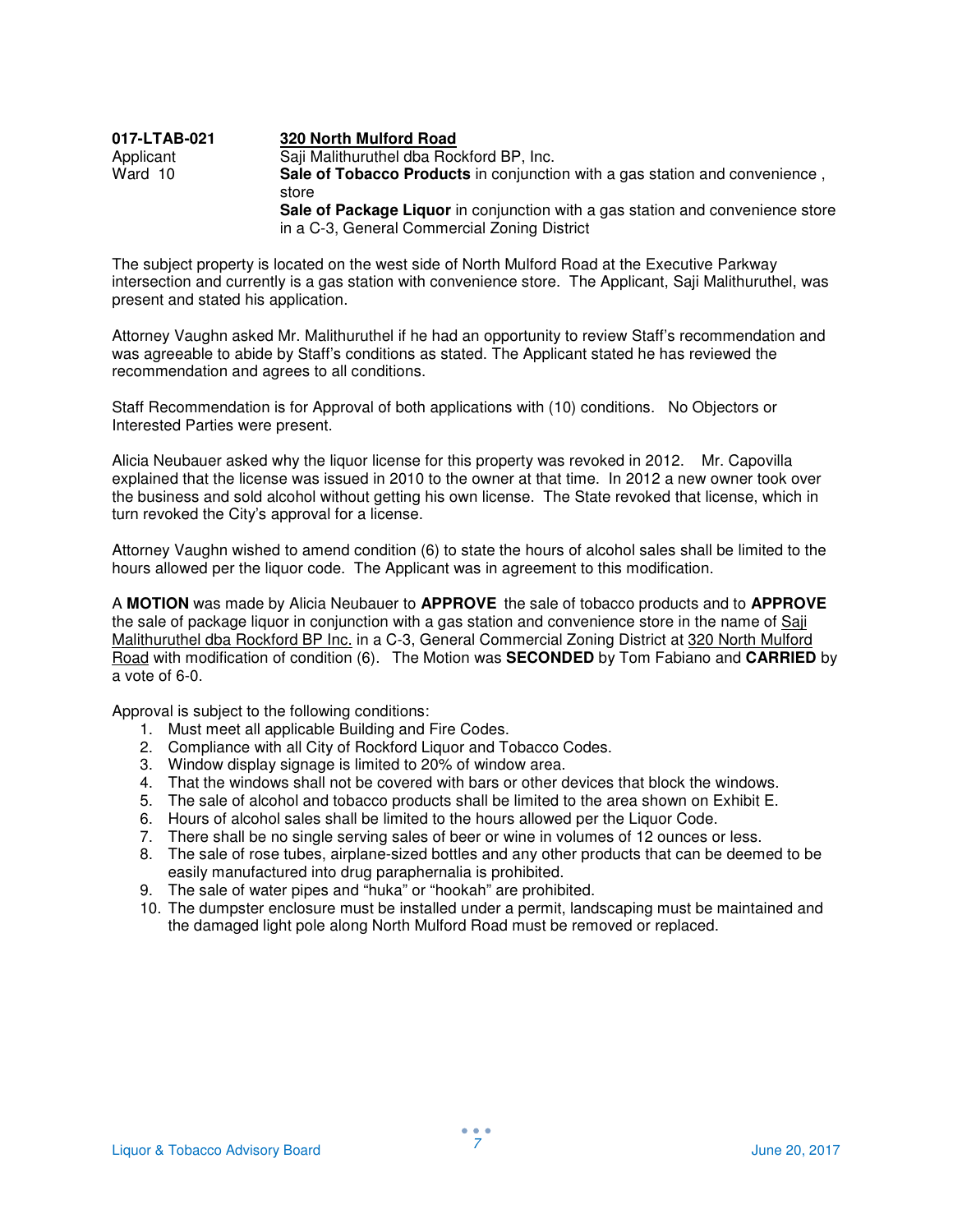## **017-LTAB-022 307 S. Main Street** Applicant Stephanie Caltagerone / 3 Magpies Inc. dba Magpie<br>
Ward 13 **Sale of Beer and Wine by the Drink** in conjunction **Sale of Beer and Wine by the Drink** in conjunction with a restaurant and video gaming with an outdoor seating area in a C-4, Urban Mixed Use District

The subject property is located on the west side of South Main Street, approximately 65' south of Chestnut. Stephanie Caltagerone, Applicant, reviewed her request for sale of beer and wine by the drink. She stated she is not asking for video gaming at this time, but would like to pursue that sometime in the future. She explained that there are two sides of the building, and when she finishes construction on the second side she would like to put the gaming machines in that location. Ms. Caltagerone said she had no idea with the percentage of sales would be from gaming and liquor sales. Mr. Roszkowski explained to her that 50% revenue coming from food, alcohol sales and other merchandise is required. This means that 50% of her revenue has to come from something other than video games.

Ms. Caltagerone stated since she submitted her application she would like to request the hours of operation changed to allow her to operate until Midnight. It was explained to her that hours of operation could be set to those hours as allowed by the Liquor Code.

Attorney Vaughn asked if the Applicant will abide by conditions of Staff, with a modification to the sale of liquor hours as discussed. The Applicant stated she would.

Kim Johnsen pointed out that application stated "beer and wine by the drink", but Staff Recommendation stated "liquor by the drink". Mr. Capovilla stated the wording should be beer and wine as requested on the application.

Staff Recommendation is for Approval with (11) conditions. No Objectors or Interested Parties were present.

A **MOTION** was made by Kim Johnsen to **APPROVE** the sale of beer and wine by the drink in conjunction with a restaurant and video gaming with an outdoor seating area in the name of Stephanie Caltagerone / 3 Magpies Inc. d/b/a Magpie in a C-4, Urban Mixed Use District at 307 South Main Street with a modification to condition (6) that hours of liquor sales shall be allowed to that of the liquor code. The Motion was **SECONDED** by Craig Sockwell and **CARRIED** by a vote of 6-0.

- 1. Must meet all applicable Building and Fire Codes.
- 2. Must be in compliance with all City of Rockford Liquor Codes
- 3. The sale of beer and wine by the drink must be in conjunction with a restaurant.
- 4. The sale of beer and wine by the drink shall be limited to the submitted plans.
- 5. Submittal of a final interior plan for Staff's review and approval.
- 6. Hours of operation shall be limited to the hours allowed per the liquor code.
- 7. Window display signage is limited to 20% of window area.
- 8. The proposed restaurant shall not be a cover charge.
- 9. The proposed restaurant shall not have a dance floor.
- 10. The proposed restaurant shall not have any DJs.
- 11. The proposed restaurant shall not operate as a night club.